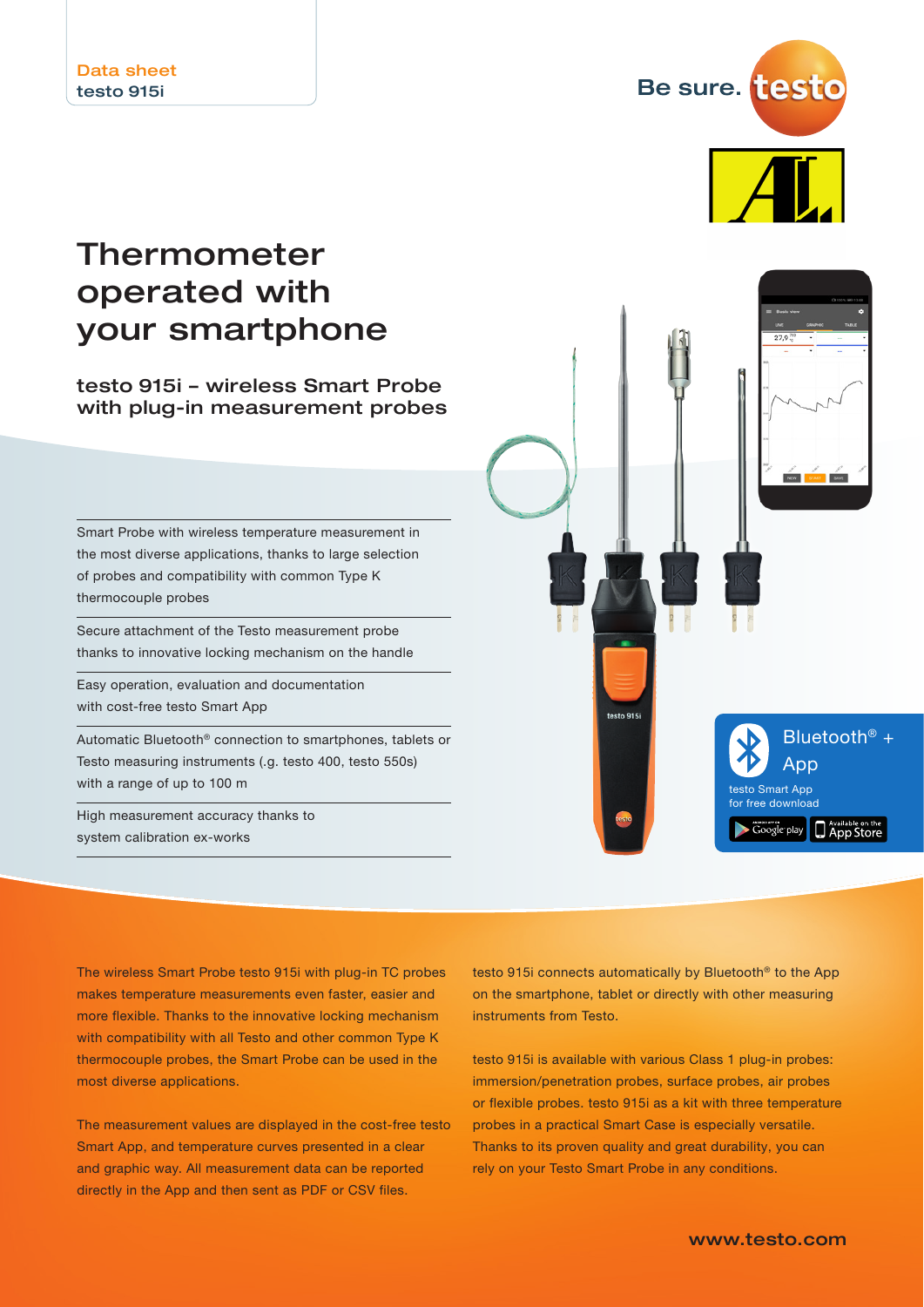

### Order data

### testo 915i with flexible probe

Wireless Smart Probe testo 915i with flexible probe (TC Type K), incl. batteries and calibration protocol.

Order no. 0563 4915



# testo 915i

#### with immersion/penetration probe

Wireless Smart Probe testo 915i with immersion/ penetration probe (TC Type K), incl. batteries and calibration protocol.

Order no. 0563 1915



### testo 915i kit

Universal temperature kit consisting of Smart Probe testo 915i with plug-in immersion/penetration probe, air probe and surface probe in Smart Case, incl. batteries and calibration protocol.



### testo Smart App

testo 915i with air probe

Wireless Smart Probe testo 915i with air probe (TC Type K), incl. batteries and calibration protocol.

testo 915i

Order no. 0563 2915

Order no. 0563 3915

with surface probe

Wireless Smart Probe testo 915i with surface probe (TC Type K), incl. batteries and calibration protocol.



#### The cost-free testo Smart App turns your smartphone/tablet into the display for the testo 915i. The operation of the Smart Probe and the display of the measurement values take place wirelessly by Bluetooth® on your smartphone – independently of the measurement location. In addition, you can use the App to create

measurement reports, add photos and comments to these and conveniently send them by e-mail.



#### $\overline{2}$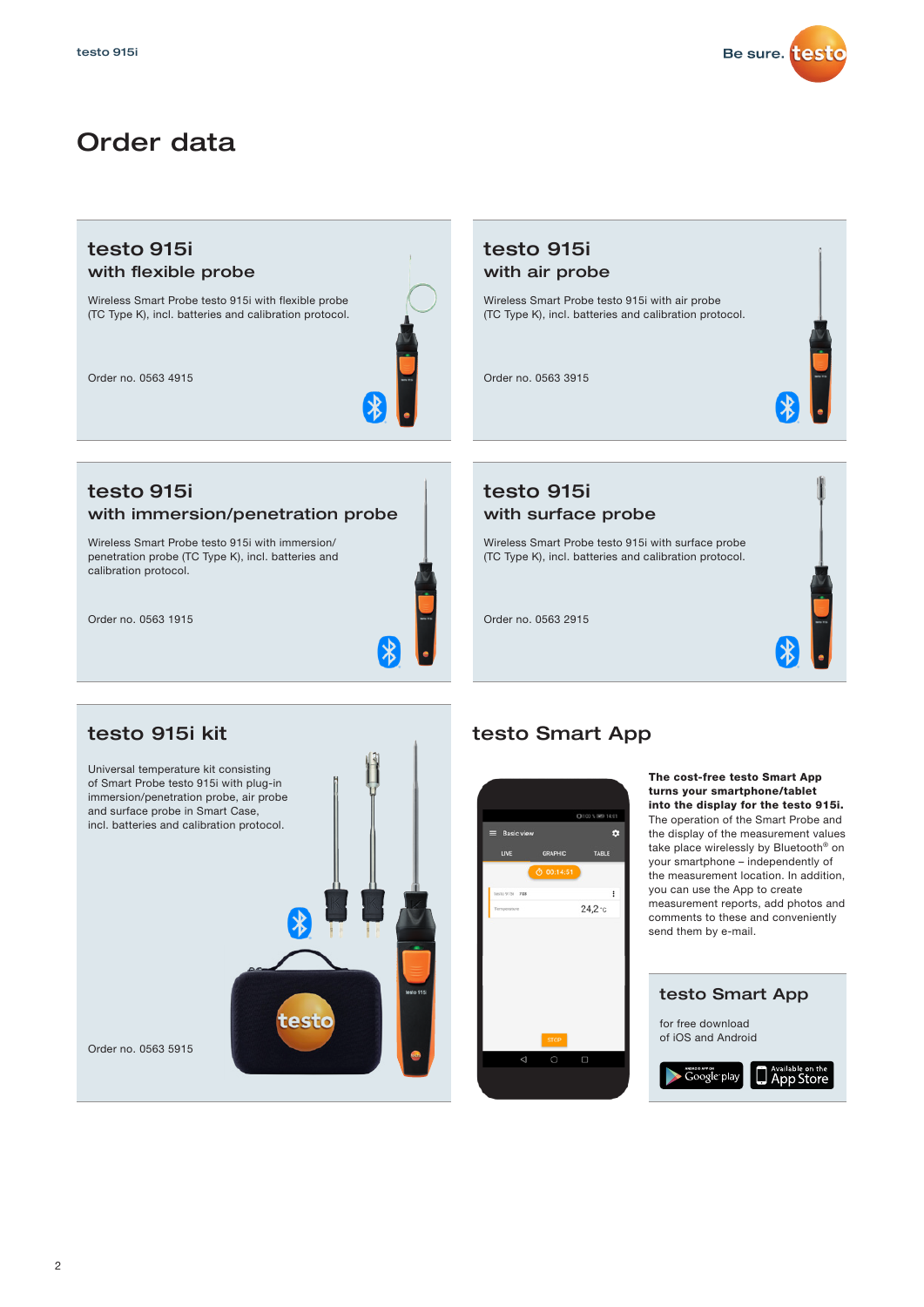

## Technical data

|                                                     | testo 915i<br>with flexible probe                                                                                                                                                                                        | testo 915i<br>with air probe | testo 915i<br>with immersion/<br>penetration probe                                                    | testo 915i<br>with surface probe                      | testo 915i kit<br>with air probe,<br>immersion/penetration<br>probe and surface probe |
|-----------------------------------------------------|--------------------------------------------------------------------------------------------------------------------------------------------------------------------------------------------------------------------------|------------------------------|-------------------------------------------------------------------------------------------------------|-------------------------------------------------------|---------------------------------------------------------------------------------------|
| Sensor type                                         |                                                                                                                                                                                                                          |                              | TC Type K                                                                                             |                                                       |                                                                                       |
| Measuring range                                     | $-50$ to $+400$ °C                                                                                                                                                                                                       |                              | $-50$ to $+400$ °C                                                                                    | $-50$ to $+350$ °C                                    |                                                                                       |
| System accuracy<br>(handle testo $915i +$<br>probe) | $\pm$ 1.0 °C (-30 to +80 °C)<br>$\pm$ (0.7 °C + 1 % of<br>measured value)<br>$(-50 \text{ to } -30 \text{ °C})$<br>$\pm (0.2 \degree C + 1 \% \space of$<br>measured value)<br>$(+80 \text{ to } +400^{\circ} \text{C})$ |                              | ±1.0 °C<br>$(-50 \text{ to } +100 \text{ °C})$<br>$±1$ % of measured value<br>(remaining meas. range) | $\pm$ (1.0 °C +1 % of m.v.)                           | see respective columns<br>testo 915i with air probe,                                  |
| Resolution                                          | $0.1^{\circ}$ C/ $^{\circ}$ F                                                                                                                                                                                            |                              |                                                                                                       | immersion/penetration<br>probe and surface probe      |                                                                                       |
| $t_{\alpha}$ (at 1 m/s)                             | 3 <sub>s</sub>                                                                                                                                                                                                           | 60s                          | 3 <sub>s</sub>                                                                                        | 3 <sub>s</sub>                                        |                                                                                       |
| Protection class                                    | IP40                                                                                                                                                                                                                     | <b>IP20</b>                  | IP40                                                                                                  | IP20                                                  |                                                                                       |
| Probe length<br>Probe diameter                      | 800 mm                                                                                                                                                                                                                   | 99 mm<br>Ø probe shaft 4 mm  | $115 \text{ mm}$<br>$\varnothing$ probe shaft 5 mm<br>$\varnothing$ probe tip 3 mm                    | 136 mm<br>Ø probe shaft 5 / 3 mm<br>Ø probe tip 12 mm |                                                                                       |
| Probe locking                                       | Yes (with handle testo 915i)                                                                                                                                                                                             |                              |                                                                                                       |                                                       |                                                                                       |
| Weight                                              | 96 g                                                                                                                                                                                                                     | 99 <sub>g</sub>              | 99 <sub>g</sub>                                                                                       | 110q                                                  |                                                                                       |

#### Common data Bluetooth® handle testo 915i

| Measuring range             | $-60$ to $+1000$ °C                                      |
|-----------------------------|----------------------------------------------------------|
| Accuracy                    | $\pm$ (0.5 °C + 0.3 % of measured value)                 |
| Resolution                  | $0.1^{\circ}$ C/ $^{\circ}$ F                            |
| Protection class            | IP30                                                     |
| Operating temperature       | $-20$ to $+50$ °C                                        |
| Storage temperature         | $-20$ to $+60$ °C                                        |
| Dimensions                  | 129 x 31 x 31 mm                                         |
| Battery type                | 3 AAA microcells                                         |
| <b>Battery life</b>         | 150 h at +25 °C and measurement cycle 1 s                |
| Plug-in probe<br>connection | Lockable connection<br>to 4 standard probes testo 915i   |
|                             | Standard plug-in connection<br>to other common TC probes |

| Function indicator               | 3-colour LED (orange/red/green)                                            |  |
|----------------------------------|----------------------------------------------------------------------------|--|
| Compatibility                    | requires iOS 12.0 or newer/Android 6.0 or<br>newer                         |  |
|                                  | requires mobile end device with Bluetooth <sup>®</sup><br>4.0              |  |
| Bluetooth <sup>®</sup>           | Range over 100 m                                                           |  |
|                                  | automatic connection to testo Smart App<br>and Testo measuring instruments |  |
| Auto off                         | after 10 Minuten without Bluetooth <sup>®</sup><br>connection              |  |
| Measurement/<br>connection cycle | 1 <sub>s</sub>                                                             |  |

| Bluetooth <sup>®</sup> handle<br><b>Dimensions</b>                                                                                    |                                                                                 | <b>Measuring range</b>    |                                                                                                                                                                                        | <b>Accuracy handle</b>                      |                         |
|---------------------------------------------------------------------------------------------------------------------------------------|---------------------------------------------------------------------------------|---------------------------|----------------------------------------------------------------------------------------------------------------------------------------------------------------------------------------|---------------------------------------------|-------------------------|
| Bluetooth <sup>®</sup> handle testo 915i with<br>locking mechanism for secure<br>attachment of the 4 standard<br>probes of testo 915i | 129 mm<br>유톱                                                                    | $-60$ to $+1000$ °C       |                                                                                                                                                                                        | $\pm$ (0.5 °C + 0.3 % of measured<br>value) |                         |
| <b>Probe type</b>                                                                                                                     | <b>Dimensions</b>                                                               | <b>Measuring</b><br>range | System accuracy*                                                                                                                                                                       | <b>Probe</b><br>accuracy                    | <b>Response</b><br>time |
| Flexible probe, TC Type K,<br>for secure attachment to the locking<br>mechanism of the Bluetooth <sup>®</sup><br>handle               | 25<br>mm<br>800 mm                                                              | -50 to +400 $^{\circ}$ C  | $\pm 1.0$ °C (-30 to +80 °C)<br>$\pm$ (0.7 °C + 1 % of<br>measured value)<br>(-50 to -30 °C)<br>$\pm$ (0.2 °C + 1 % of<br>measured value)<br>$(+80 \text{ to } +400^{\circ} \text{C})$ | Class $11$                                  | 3 sec                   |
| Air probe, TC Type K,<br>for secure attachment to the locking<br>mechanism of the Bluetooth®<br>handle                                | 25<br>mm<br>99 mm<br>Ø4mm                                                       | $-50$ to $+400$ °C        | ±1.0 °C<br>$(-50 \text{ to } +100 \text{ °C})$<br>+1 % of measured<br>value<br>(remaining meas. range)                                                                                 | Class $11$                                  | $60$ sec                |
| Immersion/penetration probe,<br>TC Type K, for secure attachment<br>to the locking mechanism of the<br>Bluetooth <sup>®</sup> handle  | 25<br>mm<br>115 mm<br>Ø5mm<br>Ø3mm                                              | $-50$ to $+400$ °C        | $+1.0 °C$<br>$(-50 \text{ to } +100 \text{ °C})$<br>±1 % of measured<br>value<br>(remaining meas. range)                                                                               | Class $11$                                  | 3 sec                   |
| Surface probe, TC Type K,<br>for secure attachment to the locking<br>mechanism of the Bluetooth®<br>handle                            | 25<br>mm<br>136 mm<br>$\varnothing$ 3<br>$\varnothing$ 5<br>Ø 12 mm<br>mm<br>mm | $-50$ to $+350$ °C        | $\pm$ (1.0 °C +1 % of m.v.)                                                                                                                                                            | Class $11$                                  | 3 sec                   |

\* System accuracy testo 915i handle and standard probes testo 915i.<br>1) According to standard EN 60584-2, the accuracy of Class 1 refers to -40 to +1000 °C (Type K).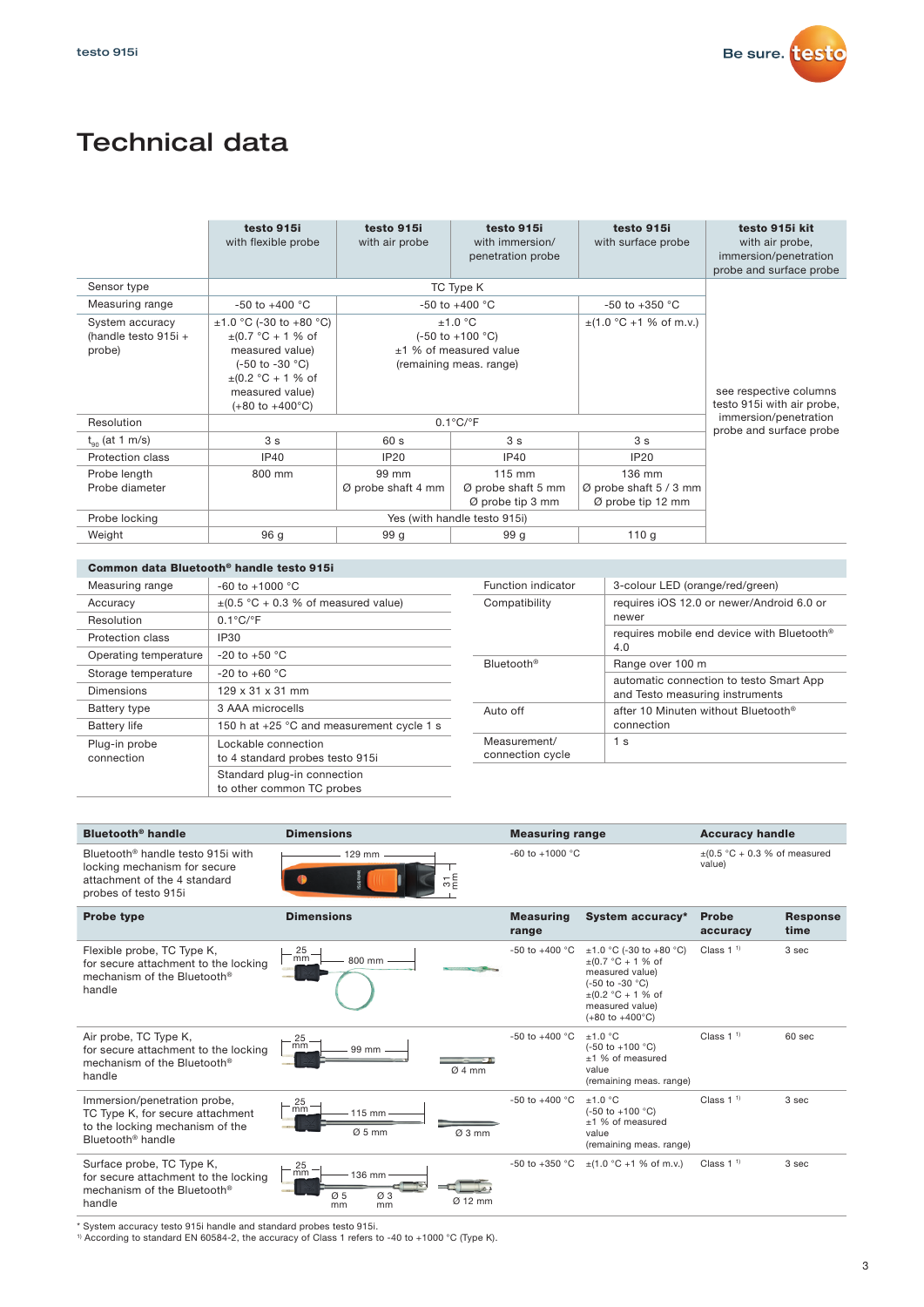

## Other temperature probes TC Type K

| <b>Probe type</b>                                                                                                                                                                                                  | <b>Dimensions</b><br>Probe shaft/probe shaft tip                    | <b>Measuring</b><br>range | <b>Accuracy</b>       | <b>Response</b><br>time | Order no. |
|--------------------------------------------------------------------------------------------------------------------------------------------------------------------------------------------------------------------|---------------------------------------------------------------------|---------------------------|-----------------------|-------------------------|-----------|
| Robust air probe, TC Type K,<br>fixed cable                                                                                                                                                                        | 115 mm<br>$\blacksquare$<br>Ø4mm                                    | -60 to +400 $^{\circ}$ C  | Class 2 <sup>1)</sup> | 200 <sub>sec</sub>      | 0602 1793 |
| Very fast-reaction surface probe<br>with sprung thermocouple strip,<br>also suitable for uneven surfaces,<br>measuring range briefly up to<br>+500°C, TC Type K, fixed cable                                       | 115 mm<br>$\blacksquare$ $\blacksquare$<br>$Ø5$ mm<br>Ø 12 mm       | -60 to +300 $^{\circ}$ C  | Class 2 <sup>1)</sup> | 3 sec                   | 0602 0393 |
| Fast-reaction paddle surface probe,<br>for measurements in places that<br>are difficult to access, e.g. narrow<br>openings and cracks, TC Type K,<br>fixed cable                                                   | 40 mm<br>145 mm<br>40<br>E<br>Ø 8 mm<br>Ø                           | 0 to $+300 °C$            | Class $21$            | 5 sec                   | 0602 0193 |
| Precise, watertight surface probe<br>with small measuring head for even<br>surfaces, TC Type K, fixed cable                                                                                                        | 150 mm<br>ŧΘ<br>Ø 2.5 mm<br>Ø 4 mm                                  | -60 to +1000 $^{\circ}$ C | Class $11$            | 20 sec                  | 0602 0693 |
| Very fast-reaction surface probe<br>with sprung thermocouple strip,<br>angled for uneven surfaces as<br>well, measuring range briefly up to<br>+500°C, TC Type K, fixed cable                                      | 80 mm<br>a the<br>$\overline{\epsilon}$<br>$Ø5$ mm<br>Ø 12 mm<br>50 | -60 to +300 $^{\circ}$ C  | Class 2 <sup>1)</sup> | 3 sec                   | 0602 0993 |
| Surface temperature probe TC Type<br>K, with telescope max. 985 mm, for<br>measurements in locations that are<br>difficult to access, fixed cable 1.6 m<br>(correspondingly shorter when<br>telescope is extended) | 985 ±5 mm<br>12 mm<br>Ø 25 mm                                       | -50 to +250 °C            | Class $21$            | 3 sec                   | 0602 2394 |
| Magnetic probe, adhesive power<br>approx. 20 N, with adhesive mag-<br>nets, for measurements on metal<br>surfaces, TC Type K, fixed cable                                                                          | 35 mm<br>Ø 20 mm                                                    | -50 to +170 °C            | Class 2 <sup>1)</sup> | 150 sec                 | 0602 4792 |
| Magnetic probe, adhesive power<br>approx. 10 N, with adhesive<br>magnets, for higher temperatures,<br>for measurements on metal<br>surfaces, TC Type K, fixed cable                                                | 75 mm<br>Ø 21 mm                                                    | -50 to +400 $^{\circ}$ C  | Class 2 <sup>1)</sup> |                         | 0602 4892 |
| Thermoelectric couple with TC plug,<br>flexible, length 800 mm, glass fibre,<br>TC Type K                                                                                                                          | 800 mm<br>Ø 1.5 mm                                                  | -50 to +400 °C            | Class $21$            | 5 sec                   | 0602 0644 |
| Thermoelectric couple with TC plug,<br>flexible, length 1500 mm, glass<br>fibre, TC Type K                                                                                                                         | 1500 mm<br>Ø 1.5 mm                                                 | -50 to +400 °C            | Class 2 <sup>1)</sup> | 5 sec                   | 0602 0645 |
| Thermoelectric couple with TC plug,<br>flexible, length 1500 mm, PTFE,<br>TC Type K                                                                                                                                | 1500 mm<br>Ø 1.5 mm                                                 | -50 to +250 °C            | Class $21$            | 5 sec                   | 0602 0646 |

<sup>1)</sup> According to standard EN 60584-2, the accuracy of Class 1 refers to -40 to +1000°C (Type K), of Class 2 to -40 to +1200°C (Type K) and of Class 3 to -200 to +40°C (Type K).<br>A probe only ever complies with one accurac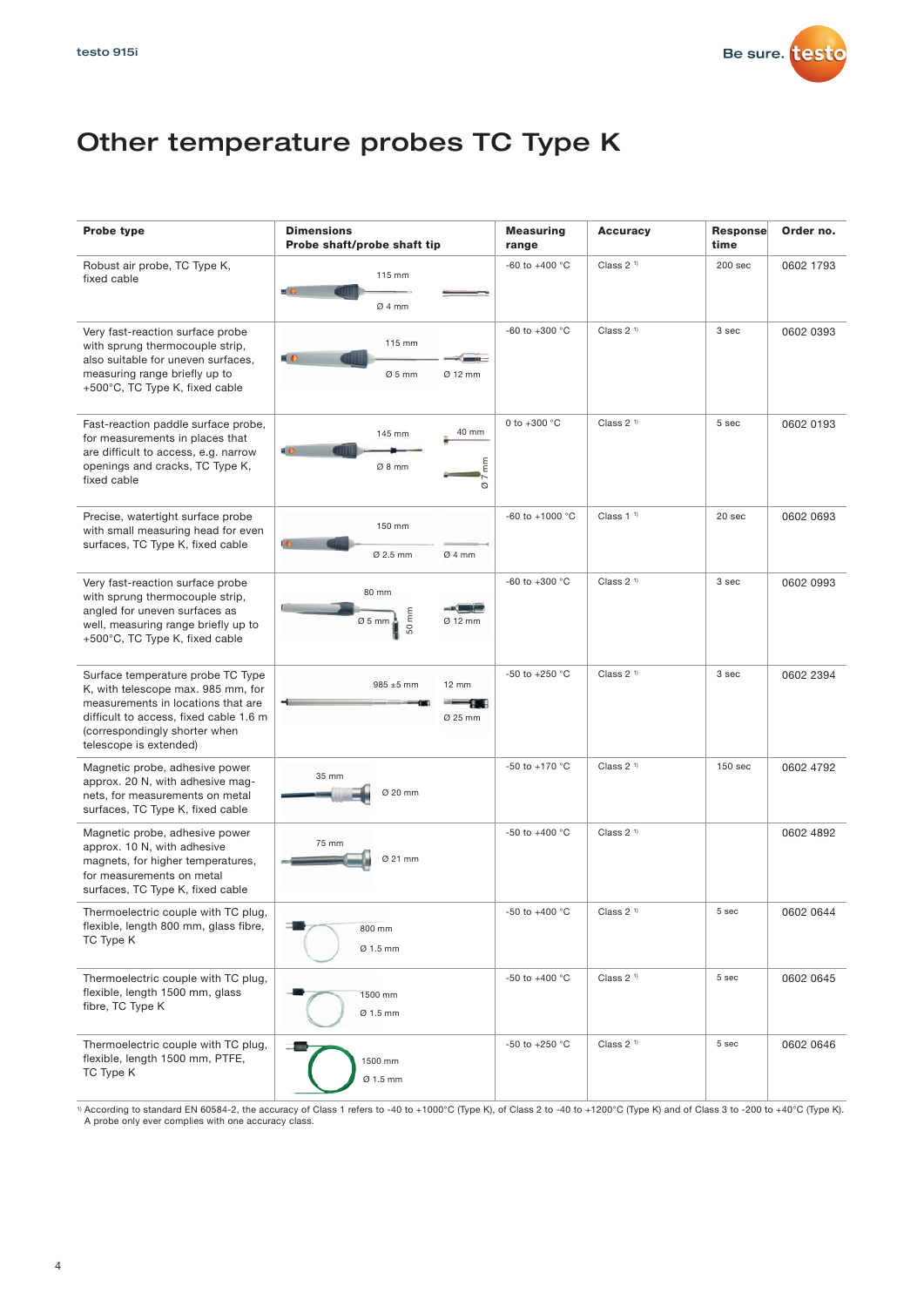

### Other temperature probes TC Type K

| Probe type                                                                                                                                                                                | <b>Dimensions</b><br>Probe shaft/probe shaft tip                                                                                                        | <b>Measuring</b><br>range | <b>Accuracy</b>       | $t_{gs}$ | Order no. |
|-------------------------------------------------------------------------------------------------------------------------------------------------------------------------------------------|---------------------------------------------------------------------------------------------------------------------------------------------------------|---------------------------|-----------------------|----------|-----------|
| Watertight surface probe with wider<br>measuring tip for even surfaces,<br>TC Type K, fixed cable                                                                                         | 115 mm<br>$= 0$<br>$Ø5$ mm<br>Ø6mm                                                                                                                      | -60 to +400 $^{\circ}$ C  | Class 2 <sup>1)</sup> | 30 sec   | 0602 1993 |
| Pipe wrap probe with Velcro strip,<br>for measuring temperatures on<br>pipes with diameters up to max.<br>120 mm, Tmax +120°C, TC Type K,<br>fixed cable                                  | 395 mm<br>20 mm<br>Ω                                                                                                                                    | -50 to +120 $^{\circ}$ C  | Class $11$            | 90 sec   | 0628 0020 |
| Pipe wrap probe for pipe diameters<br>5 to 65 mm, with interchangeable<br>measuring head, measuring range<br>briefly up to +280°C, TC Type K,<br>fixed cable                              | ,,,,,,,,,,,,,,,,,,,,,,,,,,,,                                                                                                                            | $-60$ to $+130$ °C        | Class $21$            | 5 sec    | 0602 4592 |
| Replacement measuring head for<br>pipe wrap probe, TC Type K                                                                                                                              | 35 mm<br>15 mm                                                                                                                                          | -60 to +130 $^{\circ}$ C  | Class $21$            | 5 sec    | 0602 0092 |
| Clamp probe for measurements on<br>pipes, pipe diameters 15 to 25 mm<br>(max. 1"), measuring range briefly<br>up to +130°C, TC Type K, fixed<br>cable                                     |                                                                                                                                                         | -50 to +100 $^{\circ}$ C  | Class $21$            | 5 sec    | 0602 4692 |
| Precise and fast immersion probe,<br>flexible, watertight, TC Type K, fixed<br>cable                                                                                                      | Ø 1.5 mm<br>300 mm<br>$\blacksquare$                                                                                                                    | -60 to +1000 °C           | Class 1 <sup>1</sup>  | 2 sec    | 0602 0593 |
| Ultra-fast, watertight immersion/<br>penetration probe, TC Type K,<br>fixed cable                                                                                                         | 60 mm<br>14 mm<br>$\blacksquare$ $c$<br>$Ø5$ mm<br>Ø 1.5 mm                                                                                             | -60 to +800 $^{\circ}$ C  | Class $11$            | 3 sec    | 0602 2693 |
| Immersion measuring tip, flexible,<br>TC Type K                                                                                                                                           | 500 mm<br>Ø 1.5 mm                                                                                                                                      | -200 to +1000 °C          | Class 1 <sup>1</sup>  | 5 sec    | 0602 5792 |
| Immersion measuring tip, flexible,<br>TC Type K                                                                                                                                           | Ø 1.5 mm<br>500 mm                                                                                                                                      | -200 to +40 $^{\circ}$ C  | Class $31$            | 5 sec    | 0602 5793 |
| Immersion measuring tip, flexible,<br>for measurements in air/flue gases<br>(not suitable for measurements in<br>smelters), TC Type K                                                     | Ø3 mm<br>1000 mm                                                                                                                                        | -200 to +1300 °C          | Class 1 <sup>1</sup>  | $4$ sec  | 0602 5693 |
| Watertight immersion/penetration<br>probe, TC Type K, fixed cable                                                                                                                         | 114 mm<br>50 mm<br>$\equiv$ $\epsilon$<br>$Ø5$ mm<br>Ø 3.7 mm                                                                                           | -60 to +400 $^{\circ}$ C  | Class 2 <sup>1)</sup> | 7 sec    | 0602 1293 |
| Flexible, low-mass immersion<br>measuring tip, ideal for measure-<br>ments in small volumes, such as<br>Petri dishes, or for surface meas-<br>urements (e.g. fixed with adhesive<br>tape) | Ø 0.25 mm<br>500 mm<br>TC Type K, 2 m, FEP-insulated thermal wire,<br>temperature-resistant up to 200°C, oval cable with<br>dimensions: 2.2 mm x 1.4 mm | -200 to +1000 °C          | Class 1 <sup>1</sup>  | 1 sec    | 0602 0493 |
| Watertight food probe made of<br>stainless steel (IP65), TC Type K,<br>fixed cable                                                                                                        | 125 mm<br>30 mm<br>Ø4mm<br>Ø 3.2 mm                                                                                                                     | -60 to +400 $^{\circ}$ C  | Class 2 <sup>1)</sup> | 7 sec    | 0602 2292 |

1) According to standard EN 60584-2, the accuracy of Class 1 refers to -40 to +1000°C (Type K), of Class 2 to -40 to +1200°C (Type K) and of Class 3 to -200 to +40°C (Type K). A probe only ever complies with one accuracy class.